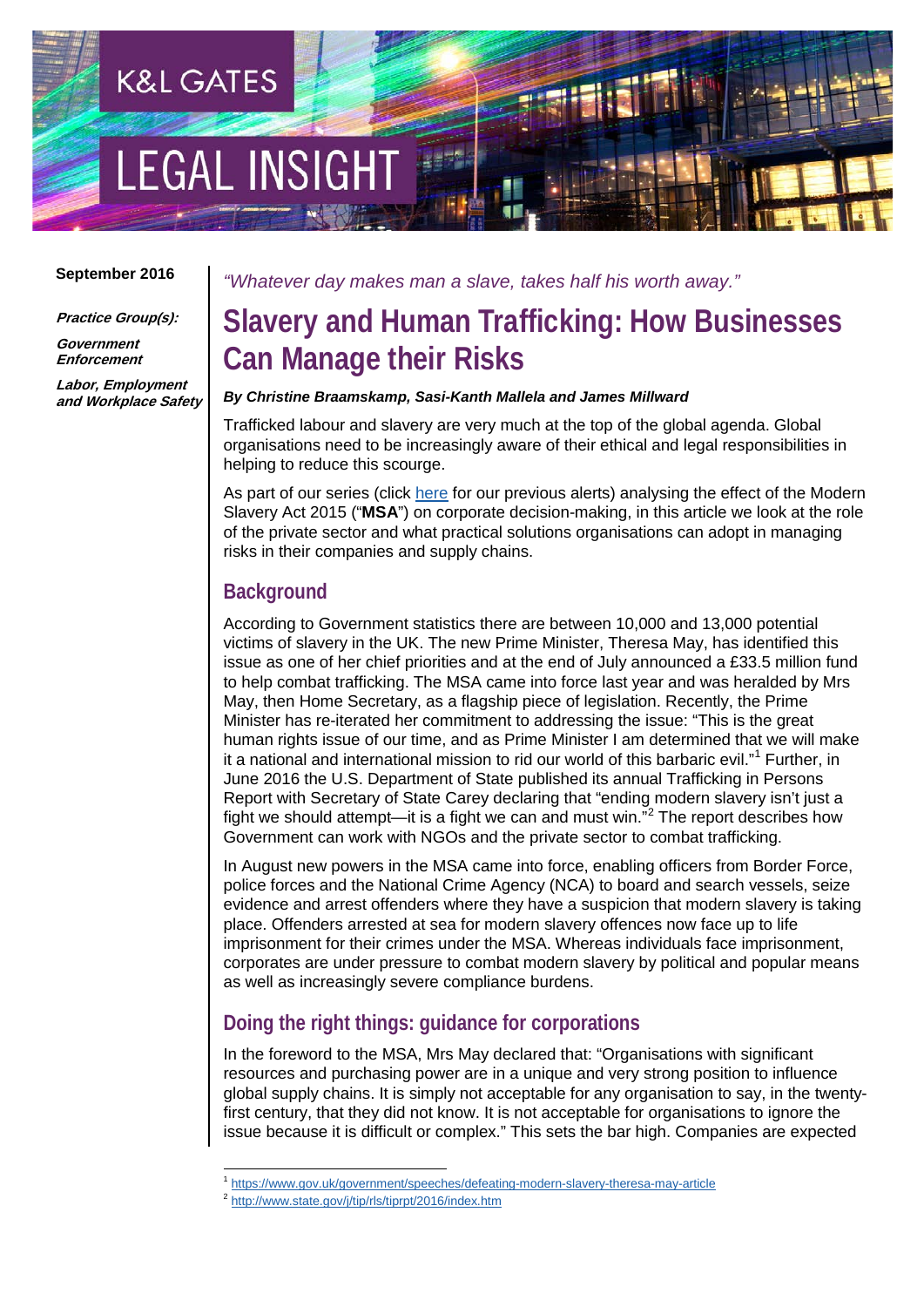## **Slavery and Human Trafficking: How Businesses Can Manage their Risks**

to be pro-active in identifying and addressing the risks in their supply chain. The US Government has identified specific roles for companies in eradicating slavery and trafficking. These include implementing stringent recruitment procedures to ensure that prospective employers within the supply chain have legal, formalised processes of recruitment and that workers are hired in compliance with these, or directly, and not through unscrupulous middlemen.

## **Painted red**

In July, newspaper reports alleged that a component of paint used by a number of prominent car manufacturers came from mines in India where child labour and debt bondage were prevalent. They subsequently announced that they were launching investigations into their paint supply chains. This example is indicative of how brand and media pressure and the importance of ethics increasingly influence the behaviour of global companies. Merely publishing statements which express intolerance of slavery is no longer sufficient. The imperative on global businesses to undertake meaningful due diligence on their supply chains is gaining momentum and the consequences of not doing so may repel investment, breach legislation and attract significant adverse publicity. Indeed, in some cases, online campaigns have been set up to boycott a company's products.

## **Looking into your supply chain**

Many organisations have published or are about to publish statements to comply with the MSA. As part of this exercise organisations must examine their own business and supply chains. This analysis should include:

- Engaging the board / senior management to commit to preventing slavery and trafficking within the business
- Undertaking a slavery and trafficking risk assessment to identify the highest risk areas of the business and vulnerable supply chains
- Following the risk assessment, conducting audits of the most vulnerable areas of the business and implementing appropriate remediation strategies
- Embedding policies and procedures in the business
- Requiring contractual representations and warranties from suppliers that their labour practices are in accordance with the company's Code of Conduct

In devising an initial strategy to combat the corporate challenges of slavery and trafficking, Barack Obama's Executive Order of 2012 on human trafficking provides helpful quidance. $3$  This Order provides that federal contractors must not: i) use misleading or fraudulent recruitment practices during the recruitment of employees; ii) charge employees recruitment fees or iii) destroy, conceal, confiscate, or otherwise deny access by an employee to their identity documents. An awareness and understanding of these fundamental tenets is a good starting point to determining what issues a company may want to address, and what level of protection it wants to build into its policies.

<span id="page-1-0"></span><sup>3</sup> [https://www.whitehouse.gov/the-press-office/2012/09/25/executive-order-strengthening-protections-against](https://www.whitehouse.gov/the-press-office/2012/09/25/executive-order-strengthening-protections-against-trafficking-persons-fe)[trafficking-persons-fe](https://www.whitehouse.gov/the-press-office/2012/09/25/executive-order-strengthening-protections-against-trafficking-persons-fe)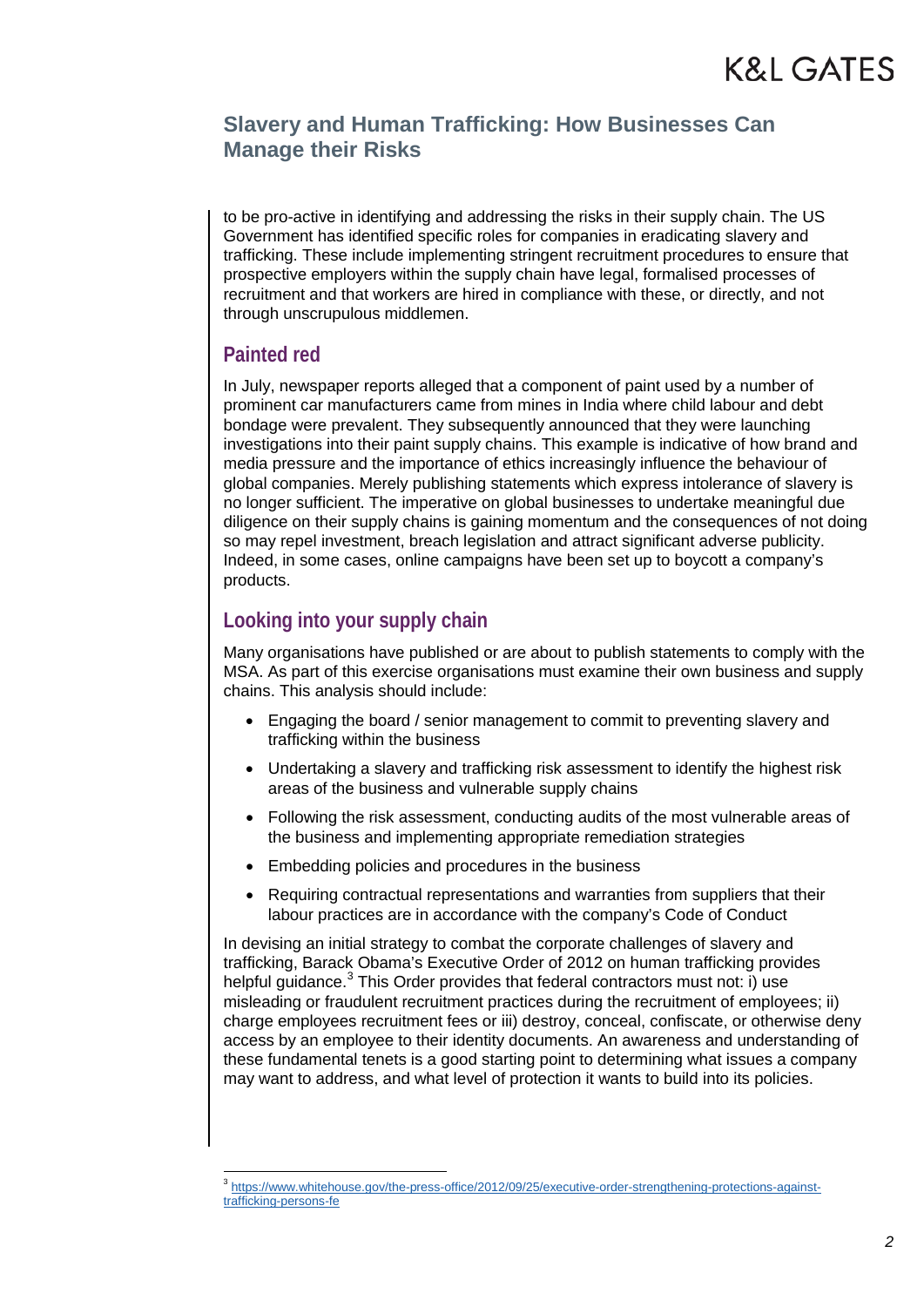### **Slavery and Human Trafficking: How Businesses Can Manage their Risks**

#### **How can we help?**

Increasingly, ethics and brand risk issues are top priorities for the boardroom. Companies recognise that global sourcing and commerce often represents a significant challenge to ethical compliance. Companies that want to meet high ethical standards and improve their reputations should be aware of the importance of implementing effective and multirisk sensitive compliance programmes. The risks of not doing so may be crippling. We work with businesses to determine how best to configure all aspects of a robust compliance programme, which may include:

- Drafting codes of conduct
- Devising an effective corporate communication strategy
- Producing risk assessments
- Drafting self-assessment questionnaires
- Advising on when to initiate audits and how best to conduct an audit
- Implementing corrective action plans
- Drafting supplier representations and warranties

We can help devise an integrated compliance programme. Many organisations already have some level of compliance in place, for example in relation to supplier and vendor due diligence. We can work with these organisations to harmonise their existing policies and compliance to effectively target the vulnerable areas in their supply chains. Targeting resources means maximising efficiency and limiting costs. Pro-active due diligence minimises risk. Failing to publish a statement under the MSA may lead to an injunction, prosecution of individuals for slavery or trafficking and significant adverse publicity. Integrated, pro-active due diligence will allow an organisation properly to assess its business risk and to manage this proportionately. Notwithstanding any other requirement, with an estimated 48.5 million people enslaved in the world today, the duty to tackle slavery and human trafficking is, above all, a matter of ethics and humanity.

#### **Authors:**

**Christine Braamskamp** christine.braamskamp@klgates.com +44.(0)20.7360.8131

**Sasi-Kanth Mallela** sasi-kanth.mallela@klgates.com +44.(0)20.7360.8112

**James Millward** james.millward@klgates.com +44.(0)20.7360.8227